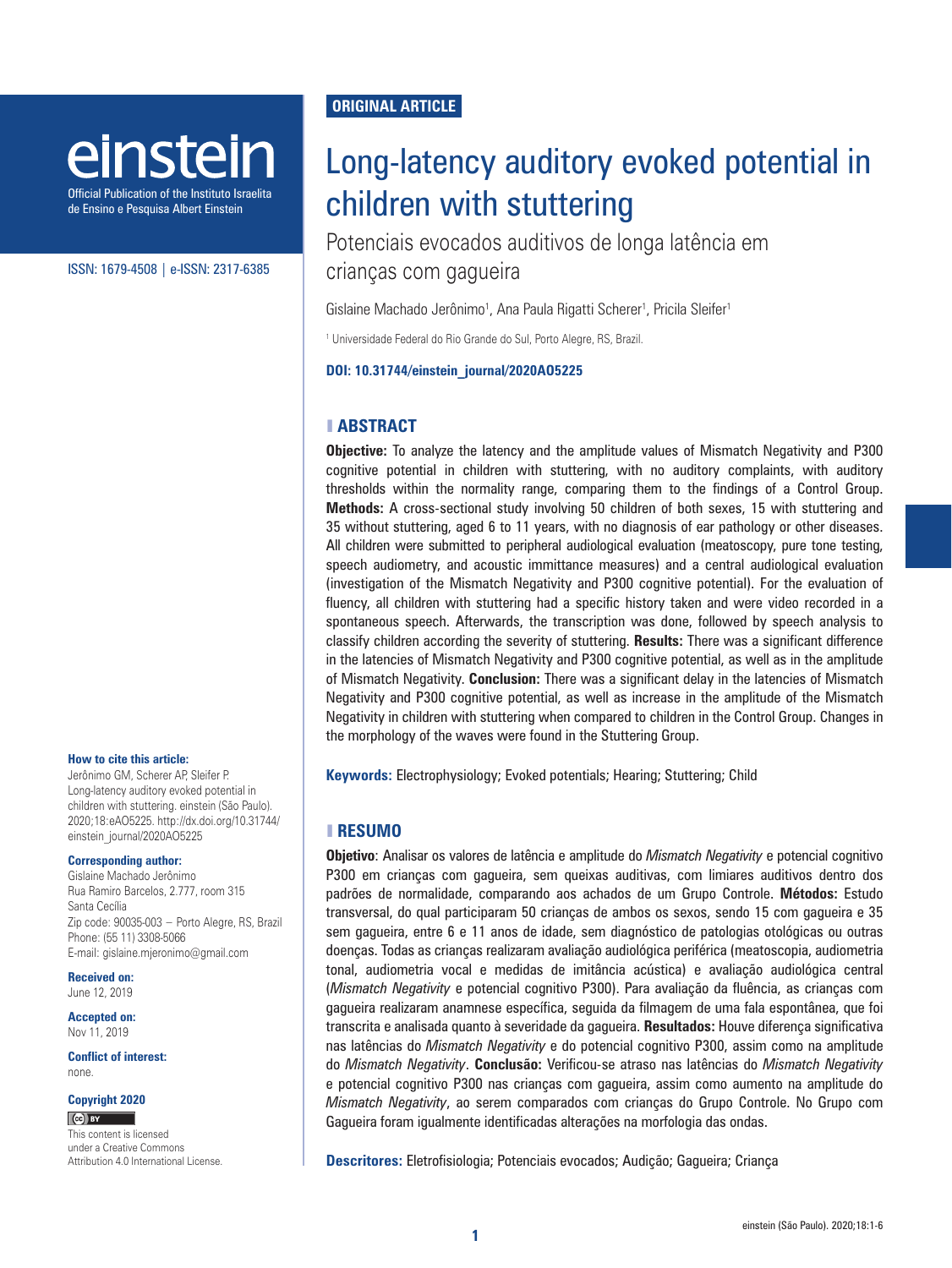## ❚ **INTRODUCTION**

Long-latency auditory evoked potentials (LLAEP) are used in cognitive investigation, especially the P300 cognitive potential, which is endogenous and shows bioelectrical responses that run through the thalamus and cortex.(1,2) Mismatch Negativity (MMN), another endogenous potential, is an LLAEP that reflects the electrical brain response of processing skills, discrimination and auditory memory.<sup>(3)</sup> Mismatch Negativity is a potential that detects changes in discernible auditory stimulus, and it is generated in the frontal cortex, thalamus and hippocampus. $(3,4,5)$ 

The main characteristic of MMN is that it registers without the influence of the individual's attention or demands from tasks, which makes it efficient for clinical studies in different populations.(6) The P300 potential is generated voluntarily and actively in the resolution of a specific task: it evaluates perception, attention and auditory memory skills. It is generated in the hippocampus, the mesencephalic reticular formation, the medial thallus, the pre-frontal cortex and parietotemporal association areas.<sup>(1)</sup>

Regarding children, there are studies with  $MMN^{(3,7,8)}$ in populations with autistic spectrum disorder, auditory processing disorders, cleft lip and palate, prematurity, and language development disorder. Most articles are about dyslexia, and MMN is underexplored in individuals with stuttering.<sup>(8)</sup> In the Brazilian population, only one published study was found that investigated P300 in children who stutter.<sup>(9)</sup> Up till now, there are no studies with children using both techniques, MMN and P300, concomitantly.

Stuttering is a fluency disorder, which involves alterations in speech flow. They are atypical and involuntary interruptions, hinder smooth and fluid speech, and are characterized by repetitions, prolongation and blocks. It has a 1% prevalence in the global adult population and affect up to  $5\%$  of children.<sup>(10,11)</sup> Stuttering that develops during childhood is called persistent developmental stuttering (PDS) and affects 5% of children. $(12,13)$ 

Current theories use a combination of genetic, neurological, motor, linguistic and environmental factors to explain the etiology of PDS.<sup>(14)</sup> Neuroimaging shows that children who stutter present neuroanatomical and functional differences.(10)

Auditory aspects may be impaired and could interfere in speech fluency.<sup>(11)</sup> Therefore, investigating LLAEP in relation to stuttering is very important because, through an objective evaluation, it might result

in a better understanding of the factors that interfere in speech fluency and help with therapeutic rehabilitation techniques.

# ❚ **OBJECTIVE**

To analyze the latency and amplitude values of longlatency auditory evoked potentials in children with stuttering and without auditory complaints, with auditory thresholds within normality and compare the results to a Control Group.

# ❚ **METHODS**

This is an observational, cross-sectional, comparative study, contemporary and individual, carried out in 2017. The study was approved by the Research Ethics Committee of the *Instituto de Psicologia da Universidade Federal do Rio Grande do Sul* (UFRGS), protocol number 2011039. The convenience sample included children of both sexes, aged between 6 and 11 years, divided into two groups: Study Group with Developmental Stuttering (SG) with children with mild to severe stuttering, and Control Group (CG) with children with normal development.

Information about age; sex; manual preference; level of education; language, social, neural and hearing impairment; and about patients undergoing speech therapy or not were obtained through general patient's history. Exclusion criteria included hearing, language and learning complaints; inability to count from 1 to 50; any type of hearing loss; otorhinolaryngological evaluation showing alterations; psychiatric syndromes or alterations; having undergone speech therapy for stuttering; and not having done the procedures or concluded exams for any reason. All the children underwent peripheral auditory assessment and central electrophysiological assessment.

The SG was previously triaged by two speech therapists. The diagnosis of stuttering was verified and confirmed by speech therapists with experience in the area. The Kappa measurement was used for diagnosis agreement analysis.

For the audiological evaluation, patient history was taken, external acoustic meatuses were inspected, and pure tone audiometry threshold, speech audiometry, and immittance test were performed. The research about MMN and P300 was done using the equipment Masbe ATC Plus by Contronic®, with inspection earphones 3A and silver electrodes. Electrical impedance was under 5Ω in each derivation, and the difference between the three electrodes was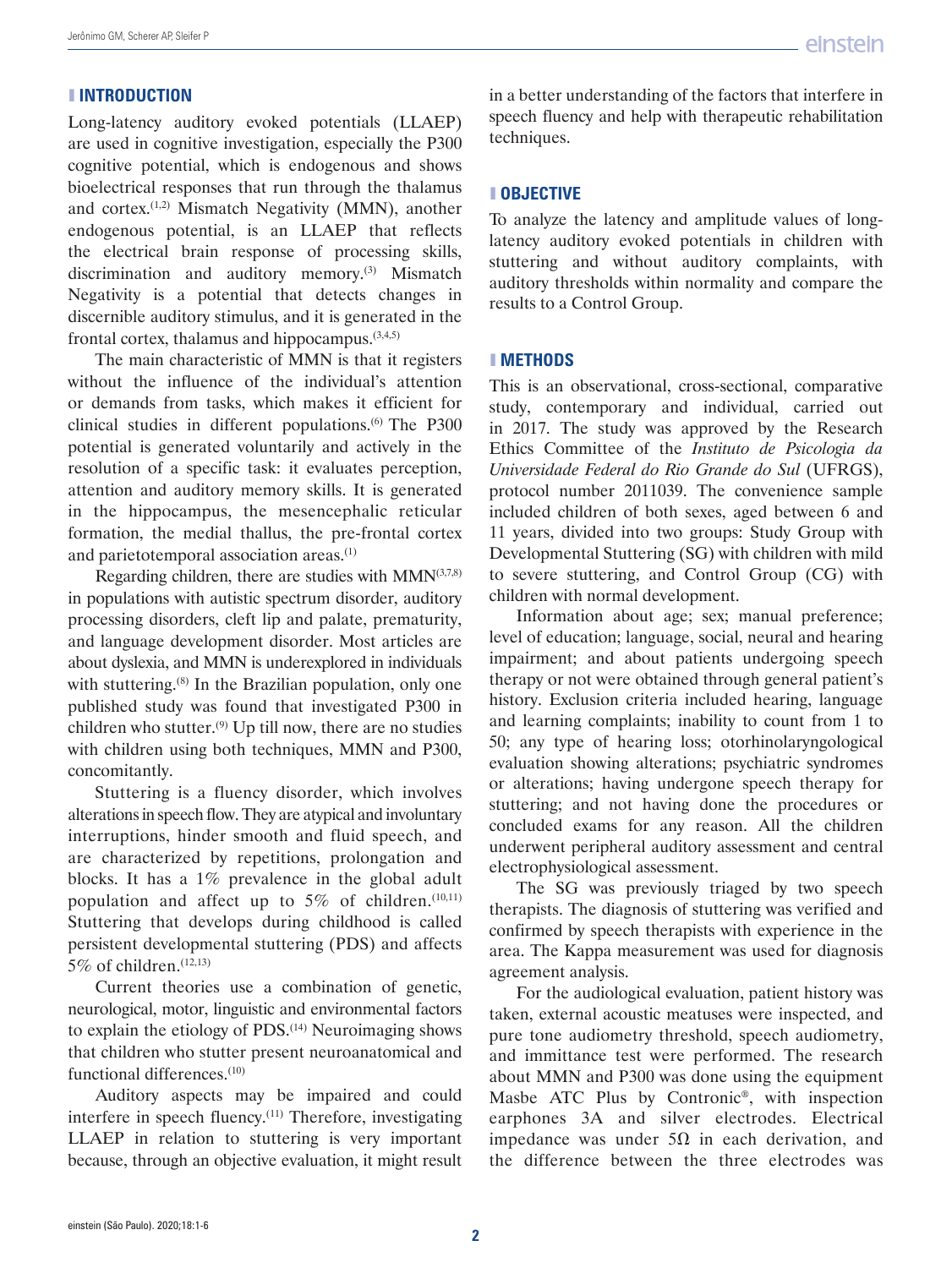more than 2Ω. After verifying the impedance, the electroencephalogram scan was performed.

The parameters used for the MMN study were auditory stimuli presented in monoaural mode, with a frequency of 1,000Hz (50 cycles), for the frequent stimulus, and 2,000Hz (50 cycles), for the rare stimulus, with an intensity of 70 dBNA for both. The presentation rate was of 1.8 pulses per second (pps). The average was 2,000 stimuli and the paradigm was 90/10, with alternated polarity. For the acquisition, the full scale was  $200\mu$ V; a 1Hz high-pass filter;  $20\text{Hz}$ low-pass filter; Notch:YES; 500ms temporal window; and tracing amplitude up to  $7.5\mu$ V. During this process, the individuals were conditioned to watch an interesting silent video on a tablet to distract them from the auditory stimuli presented. Before the exam, the children were instructed to pay attention to the video.

For the P300 study, binaural stimuli with 80 dBNA intensity were used for both ears. The frequency was 1,000Hz with 50 cycles of duration and 20% rise and decay time, with trapezoidal envelope. The frequency for the rare stimuli was of 2,000Hz tone burst, with 100 cycles of duration with 20% rise and decay time with trapezoidal envelope, presented in oddball paradigm, with an occurrence probability of 80% and 20%, respectively. The stimuli were presented at a rate of 0.8pps. In the acquisition, the full scale was of  $200\mu$ V; 01Hz high-pass filter; 20Hz low-pass filter; Notch: YES; and a 1,000ms temporal window was used. During this process, the children had to pay attention to the frequent and rare auditory stimuli presented, but only had to count the rare ones. The latency of P300 was marked at the point of maximum amplitude of the wave, and the analysis was done through the resulting wave.

The exams were performed twice. In order to verify the agreement of the analyses of MMN and P300, Kappa statistics were used. The results were organized in descriptive statistical form. The Kolmogorov-Smirnov test was used to evaluate data normality. To compare the ears in relation to latency and amplitude results, the Student *t* test was used. Significance level was set at 5% ( $p<0.05$ ), and the analyses were done through the software (SPSS) for Windows, version 17.0.

#### ❚ **RESULTS**

Fifteen children with different stuttering severity levels were selected: mild to moderate  $(n=4)$ ; moderate  $(n=6)$ ; moderate to severe  $(n=2)$ ; severe  $(n=1)$ ; and severe to extremely severe  $(n=2)$ . In total, 50 children participated effectively in the study. Table 1 shows the sample characterization.

#### **Table 1.** Sample characterization

| <b>Variables</b>                 | $SG (n = 15)$   | $CG (n = 35)$   |
|----------------------------------|-----------------|-----------------|
| Sex                              |                 |                 |
| Male                             | 12 (80)         | 20 (57.14)      |
| Female                           | 3(20)           | 15 (42.86)      |
| Manual Preference                |                 |                 |
| Right-handed                     | 8(53.3)         | 31(88.6)        |
| I eft-handed                     | 7(46.7)         | 3(8.6)          |
| Ambidextrous                     | $\Omega$        | 1(2.9)          |
| Age, minimum/maximum<br>$(6-11)$ | $8.40 \pm 1.80$ | $9.29 \pm 1.52$ |

Results are expressed in n (%) or mean±standard deviation.

SG: Study Group with Developmental Stuttering; CG: Control Group.

There was excellent agreement among the raters in the severity analysis of stuttering (Kappa 0.82) and in the analysis of the components of the LLAEP MMN and P300 (Kappa 0.89). According to the interclass correlation coefficient, 0.76 was found for MMN and 0.85 for P300, with a nearly perfect correlation.

All children responded to the MMN evaluation. Means and standard deviations of the latency and amplitude for the right ear (RE) and left ear (LE) are shown in table 2.

#### **Table 2.** Evaluation of Mismatch Negativity for latency and amplitude

|               | $SG (n = 15)$  |                                  | $CG (n = 35)$ |                                  |             |
|---------------|----------------|----------------------------------|---------------|----------------------------------|-------------|
| Ear           | $\overline{ }$ | $Mean \pm$ standard<br>deviation | $\mathbf n$   | $Mean \pm standard$<br>deviation | p<br>value* |
| Right         |                |                                  |               |                                  |             |
| Latency MMN   | 15             | $332.01 \pm 77.65$               | 35            | $185.24 \pm 43.57$               | $< 0.001*$  |
| Amplitude MMN | 15             | $8.11 \pm 3.28$                  | 35            | $5.25 \pm 1.61$                  | $< 0.001*$  |
| Left          |                |                                  |               |                                  |             |
| Latency MMN   | 15             | $330.66 \pm 81.21$               | 35            | 182 24 + 37 80                   | $< 0.001*$  |
| Amplitude MMN | 15             | $7.75 \pm 3.30$                  | 35            | $5.65 \pm 2.21$                  | $0.011*$    |

\* Student's *t* test; p≤0.05 significant.

SG: Study Group with Developmental Stuttering; CG: Control Group; MMN: Mismatch Negativity.

In the P300 study, there was a response from 14 of the children with stuttering – only one child did not respond. The differences in performance observed between the groups are shown in table 3.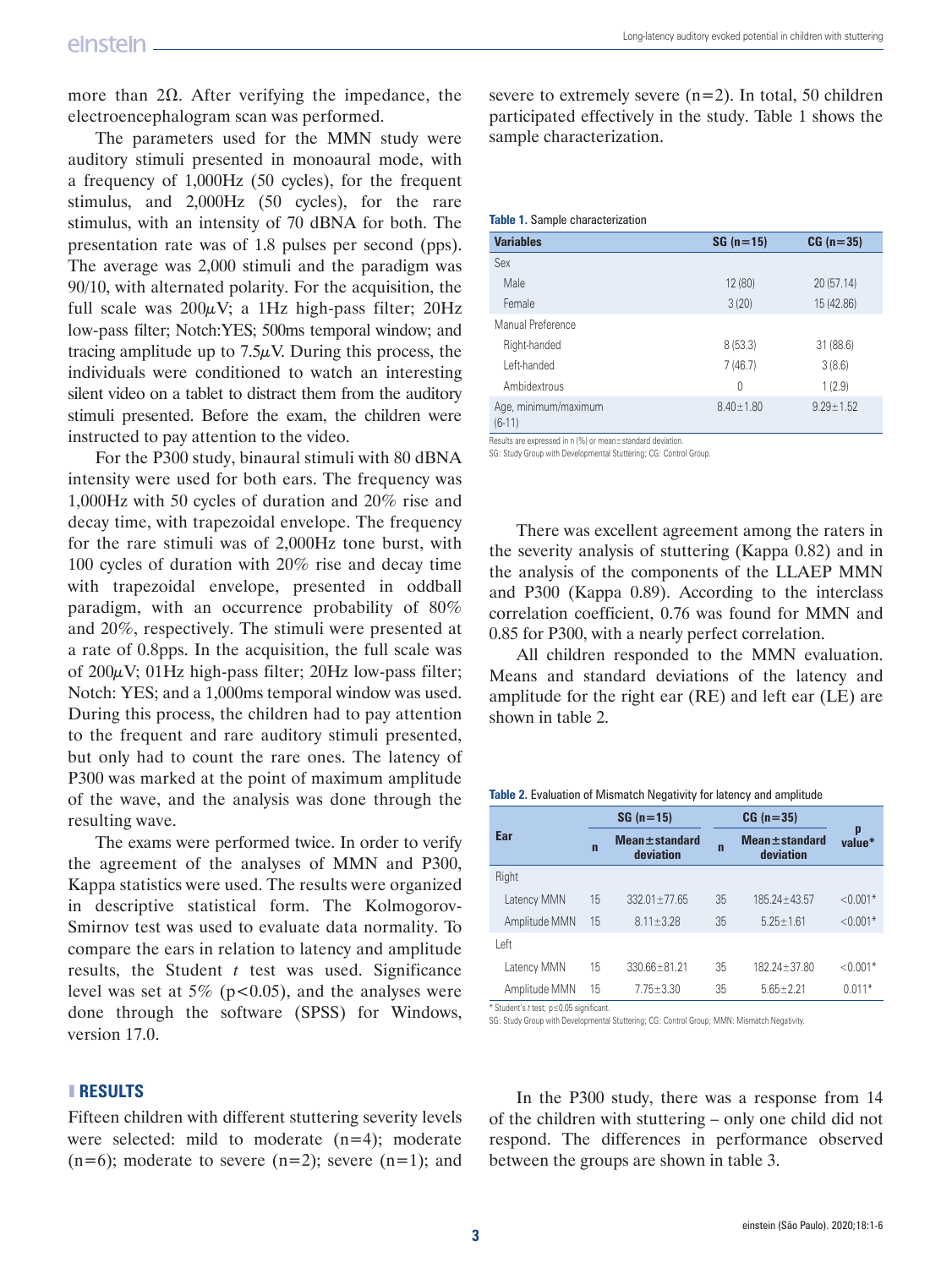Table 4 shows the means and standard deviations of latency and amplitude of the LLAEP MMN and P300 of left-handed children in relation to right-handed children.

| Table 3. Results obtained in the P300 evaluation for latency and amplitude |
|----------------------------------------------------------------------------|
|----------------------------------------------------------------------------|

|                                          |             | $SG (n = 14)$                    |    | $CG (n = 35)$                    |             |
|------------------------------------------|-------------|----------------------------------|----|----------------------------------|-------------|
| <b>Variables</b>                         | $\mathbf n$ | Mean $\pm$ standard<br>deviation | n  | $Mean \pm standard$<br>deviation | p<br>value* |
| Latency P300                             | 14          | 697.19 ± 142.84                  | 35 | $308.17 \pm 18.81$               | $< 0.001*$  |
| Amplitude P300                           | 14          | $11.70 \pm 3.89$                 | 35 | $13.53 \pm 4.85$                 | 0 216       |
| * Student's t test; p ≤0.05 significant. |             |                                  |    |                                  |             |

SG: Study Group with Developmental Stuttering.

**Table 4.** Comparison of latency and amplitude of Mismatch Negativity and P300, according to the manual preference of the children in the Study Group with Developmental Stuttering

|                  | <b>Right-handed</b> |                                  | <b>Left-handed</b> |                                     |             |
|------------------|---------------------|----------------------------------|--------------------|-------------------------------------|-------------|
| <b>Variables</b> | $\overline{ }$      | $Mean \pm standard$<br>deviation | $\mathbf n$        | <b>Mean</b> ± standard<br>deviation | p<br>value* |
| MMN right ear    |                     |                                  |                    |                                     |             |
| Latency          | 8                   | $32240 + 8583$                   | 7                  | $34299+7217$                        | 0.880       |
| Amplitude        | 8                   | $7.99 + 3.18$                    | 7                  | $876 + 363$                         | 0.627       |
| MMN left ear     |                     |                                  |                    |                                     |             |
| Latency          | 8                   | $31404 + 7485$                   | 7                  | $349.65 \pm 89.84$                  | 0.065       |
| Amplitude        | 8                   | $6.30 \pm 2.62$                  | 7                  | $9.42 \pm 3.37$                     | 0.417       |
| P300             |                     |                                  |                    |                                     |             |
| Latency          | 8                   | $706.30 + 147.12$                | $6\overline{6}$    | 685 05 + 149 80                     | 0.997       |
| Amplitude        | 8                   | $11.71 \pm 3.14$                 | $6\overline{6}$    | $11.71 \pm 5.06$                    | 0.795       |

\* Student's *t* test; p≤0.05 significant.

MMN: Mismatch Negativity.

#### ❚ **DISCUSSION**

The analyzed sample is compatible to the number of children with stuttering investigated in other international studies. Regarding investigations about MMN, there were only two international studies with a number higher than ours – one with 18 children, $(7)$  and another with  $12$  children.<sup> $(14)$ </sup> Regarding studies about P300, there was one Brazilian study that included 13 children who stuttered.(9) It is known that an elevated number of individuals can ensure more statistical power to a study; however, studies developed with groups of stuttering patients and Control Groups present a reduced number of children in their sample – less than  $20^{(7,9,14)}$ 

In the CG, there was equivalence between the number of boys and girls, but, in the SG, the percentage of boys was much higher than of girls, which was expected. The fact that girls develop language earlier than boys may contribute to this difference.(15)

In the area of auditory electrophysiology, the magnitude (amplitude) and the speed (latency) of the processing reflect the efficacy of neural functions.(14) In this study with MMN, through a tone burst stimulus, with electrodes placed at Fpz, delayed latency was found in relation to the CG. This delay suggests that the SG required more time to differentiate the standard from the rare stimuli.<sup>(3)</sup> Delayed latency suggests an altered central auditory processing.(12)

Neuroimaging has shown that a deficit in auditory processing may stem from a deficit in the temporal processing of information.(16) In addition to PDS, latency delays were shown in children with specific language impairment (SLI)<sup>(17)</sup> and dyslexia.<sup>(18)</sup>

Contrary to our findings, there are reports in the literature of lower amplitude values of MMN in children with stuttering in comparison to the Control Group.<sup>(14)</sup> The explanation offered by the researchers was of an inefficient neural processing of the differences between speech sounds. The stimulus used was linguist and not pure tone. These results suggest generalized central difficulties in sound differentiation,(14) and imprecision in auditory discrimination skills.<sup>(3)</sup>

Still on the amplitude of MMN, our results showed significant differences between the investigated groups, with increased amplitude in the SG. Although a great part of clinical studies present reduced or even absent MMN amplitude, $(3)$  results similar to ours were reported in the literature about studies on stuttering, but with different protocols from ours and with speech stimuli – in this case, phoneme variation.(19) Such results were attributed to a difficulty to synchronize the neural activities of auditory areas, leading to an exacerbated response.<sup>(19)</sup> The visible increase in response, which generates a greater amplitude of the wave, may be related to the also exacerbated quantity of neurons recruited for the resolution of the task. Functional neuroimaging shows that brain areas that are more activated indicate greater difficulty and cognitive demand to complete a task.<sup>(20)</sup> However, this finding is not a marker for a specific type of disorder, but it may suggest an altered cognitive standard and be helpful as a risk indicator.<sup>(3)</sup>

Regarding the P300, the SG obtained latencies that were significantly more delayed than the CG. Findings of young adults with stuttering also corroborate our data on the latency of  $P300$ ,<sup>(21)</sup> showing reduced auditory attention. $(22)$  In one of the studies, in addition to P300, there was a behavioral evaluation of temporal processing using the Random Gap Detection Test (RGDT). It was found that the latency delay of P300 and the low performance on the RGDT affect the speed of auditory processing of sound.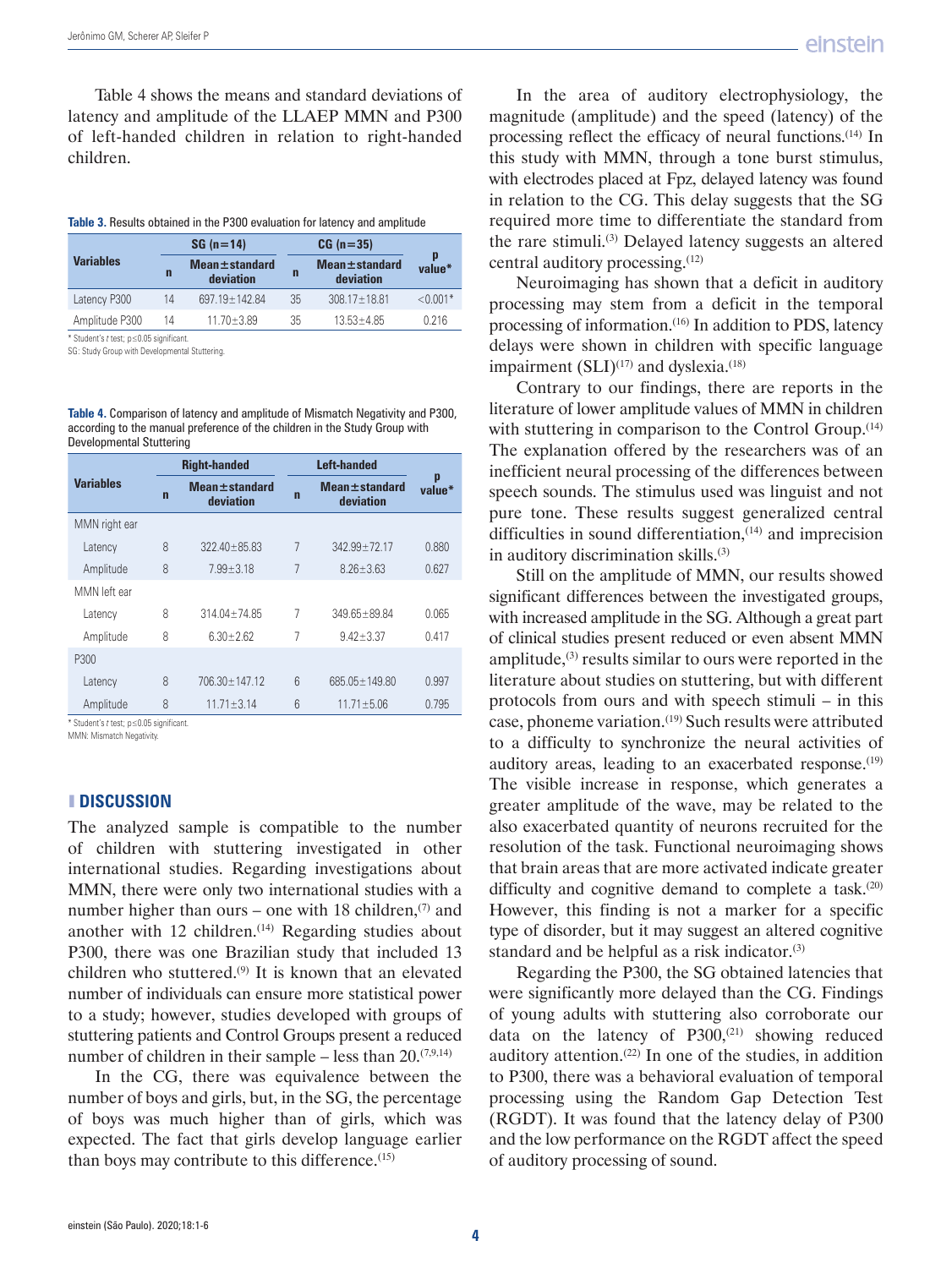In addition to stuttering, other populations presented delayed latencies in P300, such as children with Down syndrome.<sup>(23)</sup> Based on that, it seems well documented that latency delays of the P300 wave can suggest alterations in the processing of auditory information. The amplitude of P300 in the SG was reduced in comparison to the CG. It is possible that some individuals in the SG presented a deficit in nonlinguistic auditory processing, which may be related to an alteration in cortical processing.(24) Similar results in the amplitude of P300 were found in young adults who stutter. $(25)$ 

The morphology of the waves of the children in the SG was altered in MMN and P300. In individuals with auditory thresholds within normality, a more defined morphology of the waves is expected starting at the age of 8 years.<sup> $(26)$ </sup> In this study, there were a few children in the SG who were 6 years old, which could explain this finding. However, this hypothesis may be controversial, because the CG also included 6-year-old children and the group presented a more defined morphology. Therefore, there seems to be a relation between stuttering and the alterations in the morphology of the waves of the investigated LLAEP. Children with no auditory complaints, but with complaints regarding learning difficulties, also presented alterations in the morphology of the P300 wave.(27)

Regarding manual preference, the SG presented a higher rate of left-handed children than the CG. In typical development, even with some controversies, right-handed children have performed better at tests that include speech motor skills and cognitive language tests. This advantage suggests left hemispheric laterality for motor and speech processing.(28) The left hemisphere is responsible for the linguistic analysis of sound, and the right hemisphere is responsible for the encoding of non-linguistic sounds, such as musical rhythms.(29) Therefore, it was expected that left-handed and righthanded children would present differences in their performances on the same test. Our results corroborate this hypothesis, partly because in MMN and P300 lefthanded children showed more latency delay than righthanded children, even though there was no significant difference between the groups. The amplitude of the left-handed children in relation to the right-handed children were greater in MMN and equal in P300. The low number of children in each group may have affected our statistical results and a higher number of children may yield different results. However, similar results were found in the literature.(4)

#### ❚ **CONCLUSION**

There is a significant latency delay of the long latency auditory evoked potentials Mismatch Negativity and P300 cognitive potential of the children with stuttering in comparison to children who do not stutter.

# ❚ **AUTHORS´ INFORMATION**

Jerônimo GM: http://orcid.org/0000-0001-9816-1221 Scherer AP: http://orcid.org/0000-0003-2171-0952 Sleifer P: http://orcid.org/0000-0002-6153-4765

#### ❚ **REFERENCES**

- 1. Panassol PS, Costa-Ferreira MI, Sleifer P. Avaliação eletrofisiológica: aplicabilidade em neurodiagnóstico e nos resultados da reabilitação. In: Costa-Ferreira MI. Reabilitação auditiva: fundamentos e proposições para a atuação no sistema Único de Saúde (SUS). Ribeirão Preto: Book Toy; 2017. p.123-41.
- 2. Reis AC, Frizzo AC. Potencial Evocado Auditivo Cognitivo. In: Boéchat EM, Menezes PL, Couto CM, Frizzo AC, Scharlach RC, Anastacio AR. Tratado de Audiologia. 2a ed. Rio de Janeiro: Guanabara Koogan; 2015. p.140-50.
- 3. Roggia SM. Mismatch Negativity. In: Boéchat EM, Menezes PL, Couto CM, Frizzo AC, Scharlach RC, Anastacio AR. Tratado de Audiologia. 2a ed. Ampliada e Revisada. Rio de Janeiro: Guanabara Koogan; 2015. p.151-9.
- 4. Schwade LF, Didoné DD, Sleifer P. Auditory evoked potential mismatch negativity in normal-hearing adults. Int Arch Otorhinolaryngol. 2017;21(3):232-8.
- 5. Näätänen R, Astikainen P, Ruusuvirta T, Huotilainen M. Automatic auditory intelligence: an expression of the sensory-cognitive core of cognitive processes. Brain Res Rev. 2010;64(1):123-36. Review.
- 6. Sleifer P. Avaliação eletrofisiológica da audição em crianças. In: Cardoso MC. Fonoaudiologia na infância: avaliação e tratamento. Rio de Janeiro: Revinter; 2015. p.171-94.
- 7. Kaganovich N, Wray AH, Weber-Fox C. Non-linguistic auditory processing and working memory update in pre-school children who stutter: an electrophysiological study. Dev Neuropsychol. 2010;35(6):712-36.
- 8. Ferreira DA, Bueno CD, Costa SS, Sleifer P. Applicability of Mismatch Negativity in the child population: systematic literature review. Audiol Commun Res. 2017;22:e1831.
- 9. Regaçone SF, Stenico MB, Gução AC, Rocha AC, Romero AC, Oliveira CM, et al. Electrophysiology assessment of auditory system in individuals with developmental persistent stuttering. Rev CEFAC. 2015;17(6):1838-47.
- 10. Chang SE, Zhu DC. Neural network connectivity differences in children who stutter. Brain. 2013;136(Pt 12):3709-26.
- 11. Oliveira CM, Bohnen AJ. Diagnóstico Diferencial dos Distúrbios de Fluência. In: Lamônica AP, Britto DB. Tratado de linguagem: perspectivas contemporâneas. Ribeirão Preto: Book Toy; 2017. p.17 5-82.
- 12. Ibraheem OA, Quriba AS. Auditory neural encoding of speech in adults with persistent developmental stuttering. Egypt J Otolaryngol. 2014;30(2):157-65.
- 13. Andrade CR. Gagueira desenvolvimental persistente. In: Andrade CR. Adolescentes e adultos com gagueira: fundamentos e aplicações clínicas. Barueiri: Pró-Forno; 2017. v. 1. p. 5-10.
- 14. Jansson-Verkasalo E, Eggers K, Järvenpää A, Suominen K, Van den Bergh B, De Nil L, et al. Atypical central auditory speech-sound discrimination in children who stutter as indexed by the mismatch negativity. J Fluency Disord. 2014;41:1-11.
- 15. Choo AL, Burnham E, Hicks K, Chang SE. Dissociations among linguistic, cognitive, and auditory-motor neuroanatomical domains in children who stutter. J Commun Disord. 2016;61:29-47.